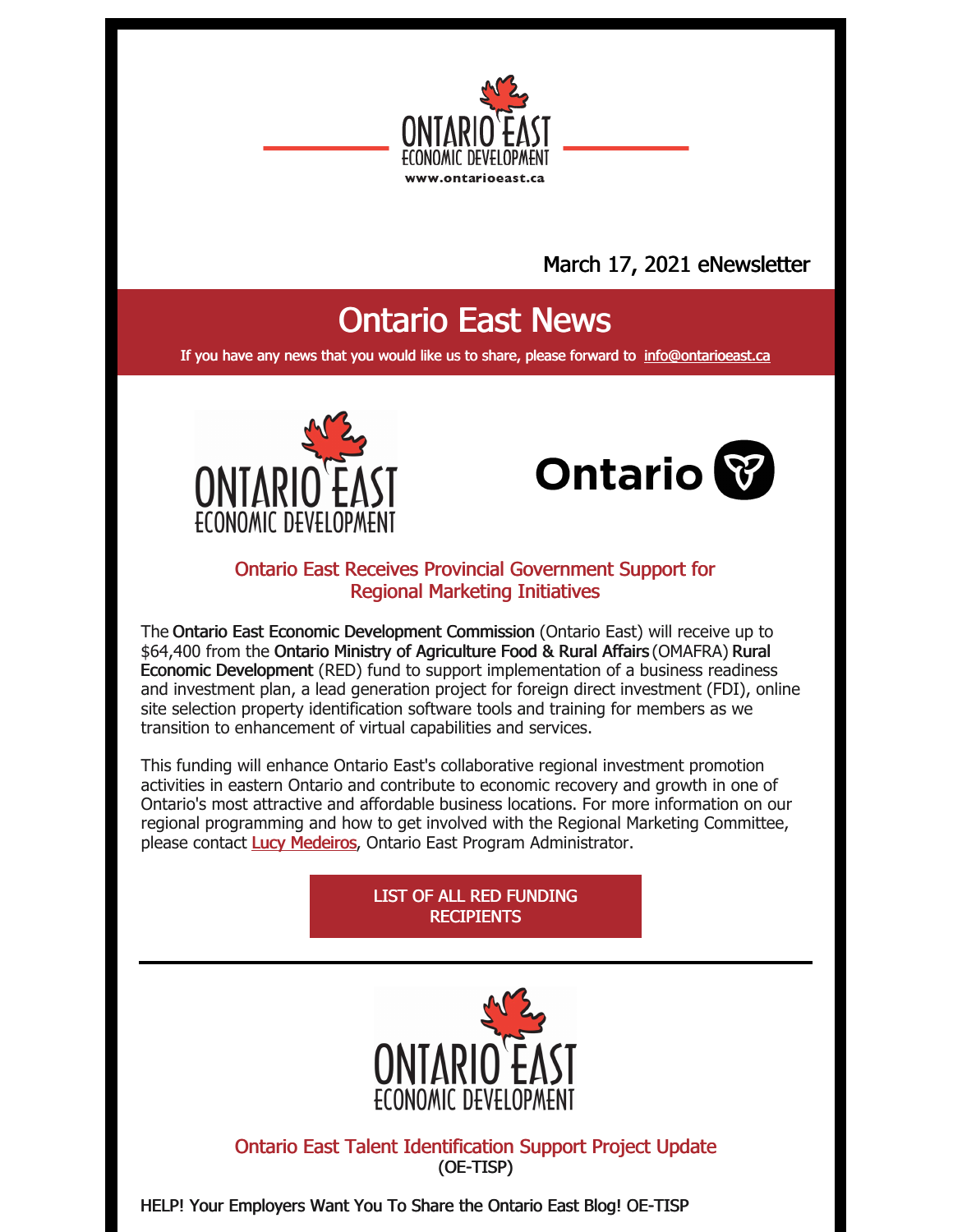Job seekers and employers are getting fed on the **Ontario East blog** - have you seen the topics you could share? Subscribe for a monthly digest and you won't miss out on content that helps you do your job.

Here is what employers think of the Ontario East blog: "The blog content is always professional and I can trust the data as relevant to me. I LOVE LOVE LOVE this Ontario East Blog! The newsletter is one of the few newsletters I read. It stays in my inbox instead of getting filtered out because I click through every single one." -- Cindy Wilson, HR/HS Manager, Beclawat Manufacturing Inc, Belleville, ON





#### Women's Entrepreneurship Program – Update

The Women's Entrepreneurship Pilot Project continues to be a welcomed program for women entrepreneurs among the 5 regional partners. We are currently developing a marketing campaign to create continued awareness and generate interest.

The StrikeUp 2021 Digital Conference for Women Entrepreneurs was held on March 4, 2021. The conference was host to over 3,000+ registrants from Canadian provinces and territories as well as participants from 28 countries.

Visit <https://www.strikeup.ca/> to learn more about this great event.



By Bob Peters, March 3, 2021

Cornwall, Ontario – The Federal Economic Development Agency for Southern Ontairo (FedDev Ontario) is investing \$1 million to help SigmaPoint Technologies boost manufacturing capacity, support made-in-Canada production and add new jobs at its Cornwall headquarters.

"Today's announcement for SigmaPoint demonstrates our government's commitment to keep businesses thriving and moving forward in the face of this pandemic," said Kate Young, Parliamentary Secretary to the Minister of Economic Development (FedDev Ontario) and Official Languages. "We are doing our part to help our rural manufacturers boost production and strengthen our domestic supply chains, while creating high-quality jobs that will attract unique talent to Cornwall."

As one of Cornwall's major employers, this project will help SigmaPoint grow its team to 370 employees by adding 12 high-quality jobs, primarily in the fields of science, technology, engineering and math.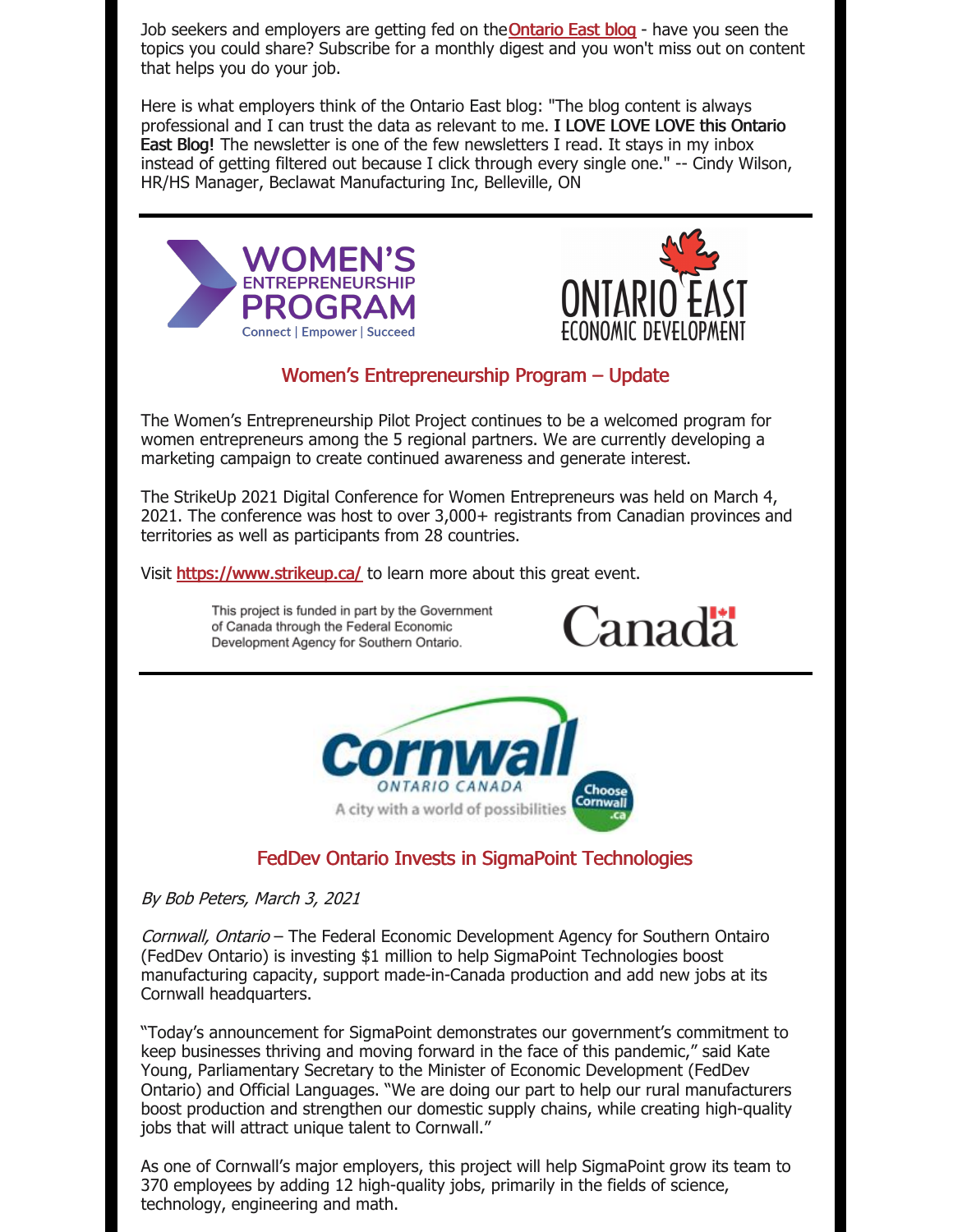

### New Website Launched for Small Business Centres in Ontario

A new website has been launched to increase access to information for small business owners, and at the same time increase awareness of Small Business COVID Recovery services available to small businesses.

ONTARIO

The new website at [www.sbcontario.ca](https://sbcontario.ca/) includes the launch of a new brand which will unite the 54 existing Small Business & Entrepreneurship Centres across Ontario.

"Business Enterprise Centres are on the ground in communities across Ontario to provide local advice and support to entrepreneurs," said Candy Pollard, Business Consultant with the Cornwall Business Enterprise Centre. "It is nice to see ongoing investment in our small businesses and the renewed confidence in the networks that support them."



Economic Developers Council of Ontario

#### Congratulations to EDCO's Awards of Excellence Winners

Ontario East wishes to extend congratulations to the following award winners from eastern Ontario:

- Workforce Development & Resident Attraction Award- Urban: A Place to Call Home submitted by Bay of Quinte Regional Marketing Board
- Community Economic Development Award Rural: Smiths Falls' PICNIC Business Support Program 2020 submitted by the Town of Smiths Falls
- Community Economic Development Award Rural: Smith Falls & District Chamber of Commerce Shop Local Campaign submitted by the Town of Smiths Falls
- Tourist Attraction & Tourism Product Development Award- Urban: Take a Drive, Meet Us Here (safely) in Bay of Quinte submitted by Bay of Quinte Regional Marketing Board
- Lieutenant Governors Award: Smiths Falls' PICNIC Business Support Program 2020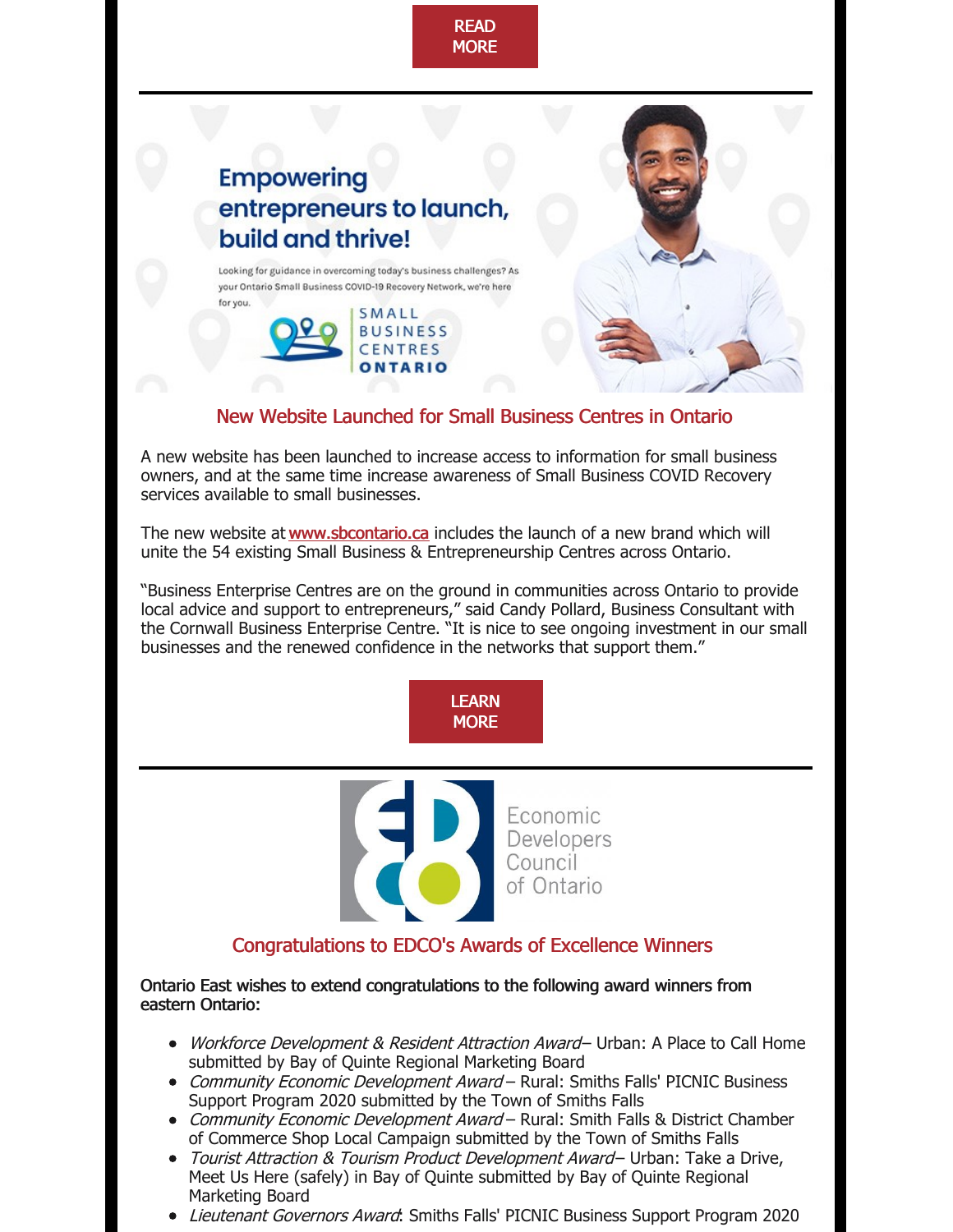submitted by the Town of Smiths Falls

• Workforce Development & Resident Attraction Award- Rural: Feeding Your Future: Connecting Ontario's Agri-Food Workforce submitted by Ontario Federation of **Agriculture** 

#### [COMPLETE](https://edco.on.ca/Awards-of-Excellence) LIST OF **WINNERS**



North & Eastern Ontario Local Food Virtual Conference 10am to 12pm, Every Wednesday from March 10 to 31, 2021

#### A series of Free Webinars exploring the diverse perspectives on Local Food

The COVID-19 pandemic has created immense opportunity and pressures for local food systems. It showed how critical these systems are, as well as exposing weaknesses that make them vulnerable. The goal of these sessions is to explore the hard-won lessons learned from a global pandemic that can help local food businesses and organizations strengthen as a result.

Keynote speaker Dr. Evan Fraser will kick off the series. Dr. Fraser is a professor of geography and the Director of the Arrell Food Institute at the University of Guelph. A passionate communicator, he has written for the Globe and Mail, the Guardian.com, CNN.com, ForeignAffairs.com, the Walrus and the Ottawa Citizen, and has authored popular non-fiction books about food and food security; most recently Uncertain Harvest, published in 2020.

> MORE INFORMATION & **[REGISTRATION](https://ontarioeast.ca/events/north-eastern-ontario-local-food-virtual-conference)**